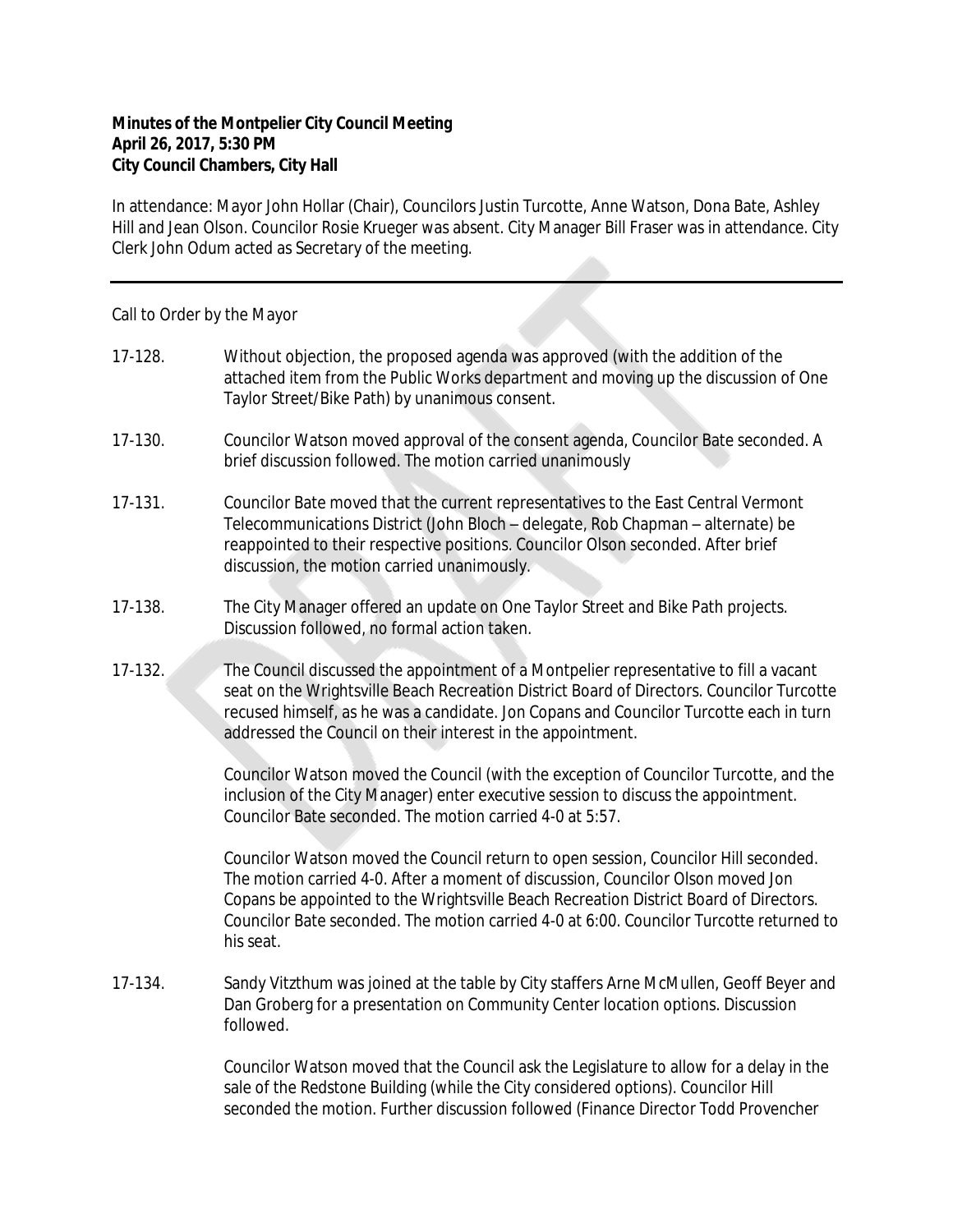participated). The motion carried unanimously (5-0).

17-135. Planning Director Mike Miller came to the front to resume discussions of sections 1 and 2 of the proposed zoning ordinance. Barbara Conrey, Leslie Weltz, and Kim Cheney of the Planning Commission participated.

> Comments generally supportive of the proposal, or particular elements of the proposal were offered by: Anthony Iarrapino, Dan Jones, Susan Abdo, and Jack McCullough Informational questions only: Joe Castellano Comments generally critical of the proposal, or particular elements of the proposal were offered by: Gail Kerrigan, Alan Goldman, Steve Sease, Carol Vassar, Jay Ancel, Sandy Vitzthum, Gerry Tarrant, Ben Huffman.

Council discussion followed. No formal action taken.

The Mayor called for a recess at 8:30. The meeting reconvened at 8:38.

- 17-133. The Mayor opened the Public Nuisance Ordinance 1st Reading/public hearing at 8:38. Fire Chief Bob Gowans and Planning Director Miller participated in the discussion. No public comments were offered. The public hearing was closed at 9:10, and without objection the Council passed first reading and set the second reading/public hearing for the next council meeting (May 10) by unanimous consent.
- 17-137. Public Works Director Tom McArdle gave an update on the summer project schedule. Discussion followed. Mayor Hollar stepped out, and Councilor Watson took the gavel in her capacity as Council President at 9:35.
- 17-140. Councilor Bate discussed the coming presentation of the Rotary Club Citizen of the Year award to Bev Hill. At this time, the Mayor returned and resumed chairing the meeting (9:42). Councilor Bate moved the Mayor be authorized to sign a proclamation commending Bev Hill on behalf of the Council. Councilor Hill seconded, and the motion carried unanimously at 9:43.

Councilor Watson offered an update on the flag contest, and made recommendations on the website regarding the proposed zoning changes.

Councilor Hill noted a website typo, and promoted the upcoming May 12 "Coffee with a Cop" and associated panel discussion at the Senior Center.

- 17-141. The Mayor reported on the Mayors Coalition press conference the prior week regarding potential passage of a housing bond. He also noted plans for an event to push for a structure to fund Lake Champlain cleanup.
- 17-142. The City Clerk noted that 40 dog licenses had been processed online and that he had received no negative feedback about the increased license fees. He briefly reported on liquor licensing status, and briefed the Council on the likely need to call a Special City Meeting for June 20 regarding the proposed school district merger.